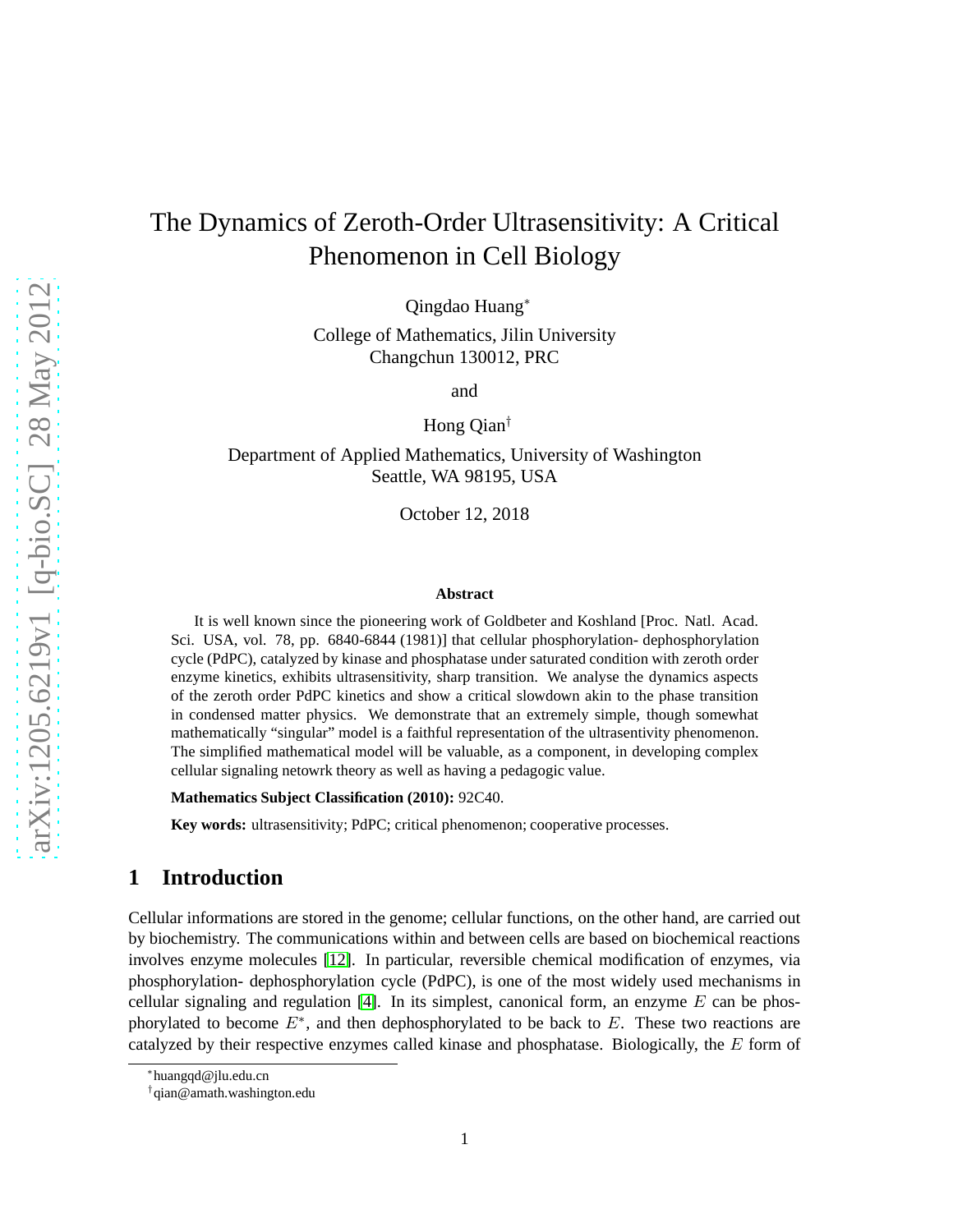the enzyme is inactive while the  $E^*$  form is active. Hence, a change in the concentation of the kinase (or of the phosphatase) leads to a change in the activity of the enzyme [\[14,](#page-7-1) [1\]](#page-6-1).

Mathematical modeling of the PdPC kinetics began in the late 1970s [\[16\]](#page-7-2). In 1981, Goldbeter and Koshland discovered a surprising result: If both kinase and phosphatase, acting as enzymes for their respective reactions, are operating under a saturated condition, then the change of  $E \to E^*$  can be extreme sharp in response to a change in the kinase concentration. They called this phenomenon zeroth-order ultrasensitivity [\[6\]](#page-7-3). Before that work, biochemists had believed a sharp, sigmoidal transition is the signature of only enzyme systems with multiple subunits or monomer with multiple binding sites; sigmoidal shaped transition is associated with equilibrium cooperativity. What had not been fully appreciated until recent years is that the PdPC is not a closed equilibrium system, but in fact an open-chemical system [\[14\]](#page-7-1).

There is now a sizable literature on ultrasensitive PdPC and related biochemical reactions. See [\[18,](#page-7-4) [8\]](#page-7-5) for two very recent reports. But all the studies, as far as we know, have been limited to the steady state analysis, with the exception of [\[19\]](#page-7-6). The present paper reports a study of the timedependent behavior of ultrasensitive PdPC. We discover that in addition to the sharp transition, the kinetic of ultrasensitive PdPC exhibit a critical slowdown, i.e., the time to reach steady state tends to infinit when the system approaches the the critical transition point. In a separated study, we have also discovered that at the critical point of transition, the ultrasensitive PdPC exhibits large fluctuations [\[15,](#page-7-7) [13\]](#page-7-8).

Putting all these together, this is a reminiscent of the critical phenonemon in physics [\[3,](#page-6-2) [17\]](#page-7-9). The classical phase transition problems in condensed matter physics, however, are equilibrium phenomena. The ultrasensitivity discussed in the present work is a nonequilibrium phenomenon. PdPC is a driven chemical reaction system [\[14\]](#page-7-1).

### **2 Phosphorylation-Dephosphorylation Cycle Kinetics**

The canonical kinetic system for the PdPC is [\[6,](#page-7-3) [9,](#page-7-10) [7\]](#page-7-11)

<span id="page-1-1"></span>
$$
E + K \underset{k_{-11}}{\overset{k_{11}}{\rightleftharpoons}} E K \overset{k_{12}}{\longrightarrow} E^* + K, \quad E^* + P \underset{k_{-21}}{\overset{k_{21}}{\rightleftharpoons}} E^* P \overset{k_{22}}{\longrightarrow} E + P,\tag{1}
$$

in which  $K$  and  $P$  represent kinase and phosphatase. We follow the Michaelis-Menten approach to model the enzyme reactions [\[10,](#page-7-12) [1\]](#page-6-1). If the amount of kinase is significantlly smaller than that of E, and the amount of phosphatase is significantly smaller than that of  $E^*$ , then according to the Michaelis-Menten theory of enzyme kinetics, we have [\[10,](#page-7-12) [1\]](#page-6-1)

<span id="page-1-0"></span>
$$
\frac{dc_{E^*}}{d\tau} = \frac{V_1c_E}{K_{M1} + c_E} - \frac{V_2c_{E^*}}{K_{M2} + c_{E^*}},
$$
\n(2)

in which the total concentration  $c_E + c_{E^*} = c_T$  is a constant. Here  $c_E$  and  $c_{E^*}$  are the concentrations of E and  $E^*$  respectively. The parameters in Eq. [\(2\)](#page-1-0) are related to the rate constants in [\(1\)](#page-1-1):

$$
K_{Mi} = \frac{k_{-i1} + k_{i2}}{k_{i1}}, \quad (i = 1, 2); \quad V_1 = k_{12}[K]_{tot}, \quad V_2 = k_{22}[P]_{tot}, \tag{3}
$$

in which  $[K]_{tot}$  and  $[P]_{tot}$  are the total concentrations of kinase and phosphatase, respectively.

Equation [\(2\)](#page-1-0) can be rigorously justified via singular perturbation theory [\[10,](#page-7-12) [1\]](#page-6-1). It is valid for all times, as long as one can neglects the extremely fast kinetics. Eq. [\(2\)](#page-1-0) in fact is exact for finding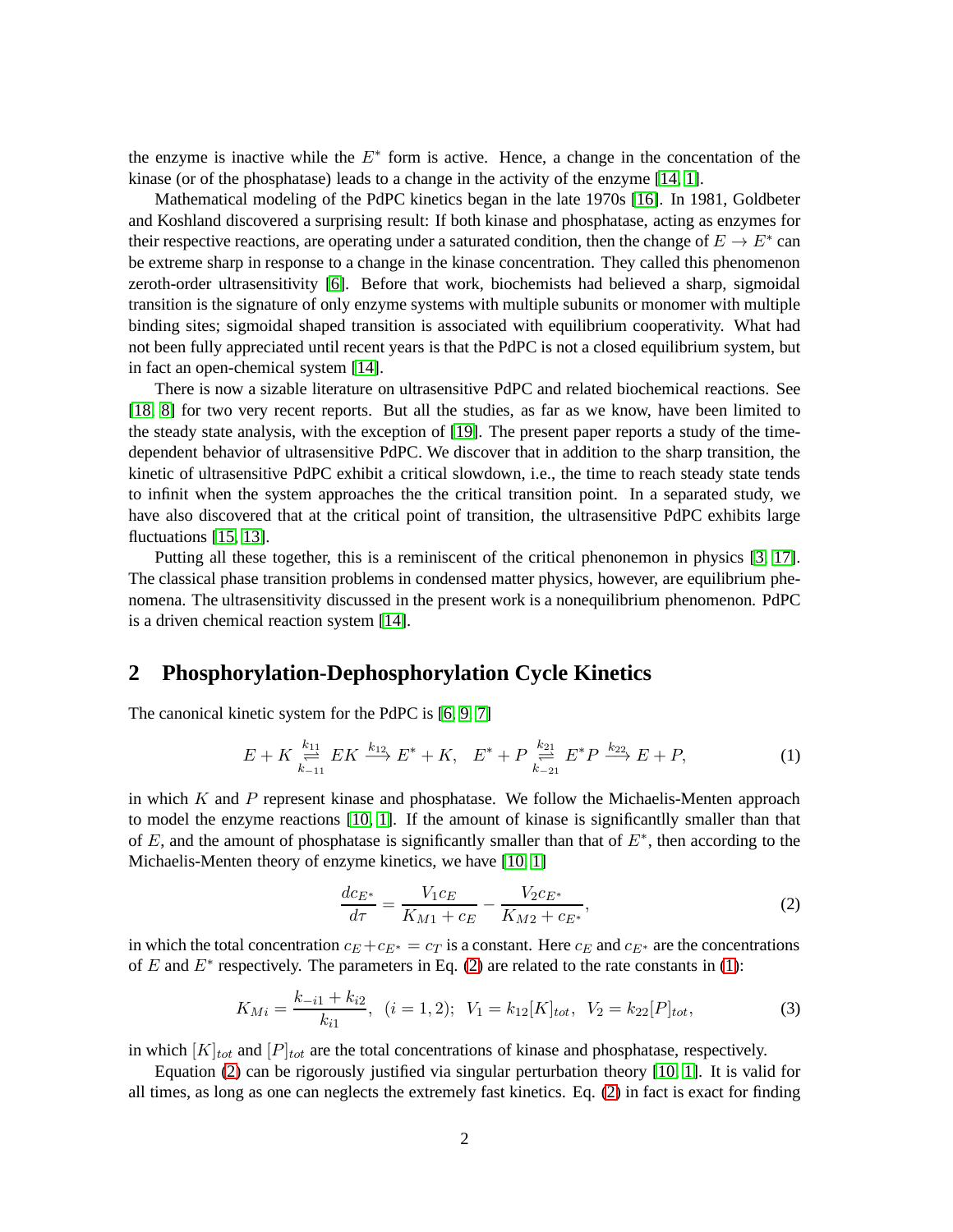the steady state of the reaction system in [\(1\)](#page-1-1). The approximation comes from  $c_E + c_{E^*} = c_T$  since it neglects the concentrations of  $EK$  and  $E^*P$ .

We introduce nondimensionalized variables

$$
x = \frac{c_{E^*}}{c_T}, \ \ t = \frac{V_2}{c_T}\tau,
$$
\n(4)

then we have

<span id="page-2-0"></span>
$$
\frac{dx}{dt} = \frac{\theta(1-x)}{K_1 + 1 - x} - \frac{x}{K_2 + x},\tag{5}
$$

where

$$
\theta = \frac{V_1}{V_2} = \frac{k_{12}[K]_{tot}}{k_{22}[P]_{tot}}, \ \ K_1 = \frac{K_{M1}}{c_T}, \ \ K_2 = \frac{K_{M2}}{c_T}.
$$
\n
$$
(6)
$$

Eq. [\(5\)](#page-2-0) is the starting point of our current study. The steady state  $x^*$  as a function of  $\theta$  and Ks is well understood [\[6,](#page-7-3) [1\]](#page-6-1). We investigate its time-dependent behavior.

#### **3 A Simple Mathematical Model for Ultrasensitivity**

The two terms on the right-hand-side of Eq. [\(5\)](#page-2-0) represent the *Michaelis-Menten rate law* of enzyme catalyzed reactions, for the kinase and the phosphatase, respectively. Taking the term  $r =$  $x/(K_2 + x)$  as example, it has the celebrated "hyperbolic" saturation form, also known as double reciprocal since  $1/r$  is a linear function of  $1/x$  [\[1\]](#page-6-1). Therefore, the rate r as a function of the substrate concentration x is linear, i.e., first-order, when  $K_2 \gg x$ , but zeroth order when  $K_2 \ll x$ . When an enzyme is operating under zeroth order condition, the catalyzed reaction rate is independent of the substrate concentration.

The important discovery of Goldbeter and Koshland [\[6\]](#page-7-3) is that when both kinase and phosphatase in [\(1\)](#page-1-1) are operating under zeroth order condition, the steady state concentration of phosphorylated enzyme, i.e., x has a very sharp response to the  $\theta$ , the activation parameter.

One can solve the steady state of Eq. [\(5\)](#page-2-0), as a root of a quadratic equation, then let  $K_1$  and  $K_2 \rightarrow$ 0. This is the standard method of attack. However, if one lets  $K_1 = K_2 = 0$ , one immediately obtains

<span id="page-2-1"></span>
$$
\frac{\theta(1-x)}{1-x} = \frac{x}{x}.\tag{7}
$$

Being mathematically careful with Eq. [\(7\)](#page-2-1), one has

$$
x = 0
$$
; or  $x = 1$ ; or  $\theta = 1$ , if  $x \neq 0, x \neq 1$ . (8)

Noting that x is a monotonic increasing function of  $\theta$  in Eq. [\(5\)](#page-2-0), we have steady state x as a function of  $\theta$  given in Fig. [1A](#page-3-0).

This way of setting  $K_1 = K_2 = 0$  is in fact the spirit of *singular perturbation* method [\[10\]](#page-7-12). Following the same approach and treating  $K_1 = K_2 = \epsilon$  as a small parameter, we have the unperturbed equation

<span id="page-2-2"></span>
$$
\frac{dx}{dt} = \theta - 1, \quad (0 < x < 1) \tag{9}
$$

The time-dependent solution to the equation is

<span id="page-2-3"></span>
$$
x(t) = (\theta - 1)t + x(0), \text{ for } 0 \le x \le 1.
$$
 (10)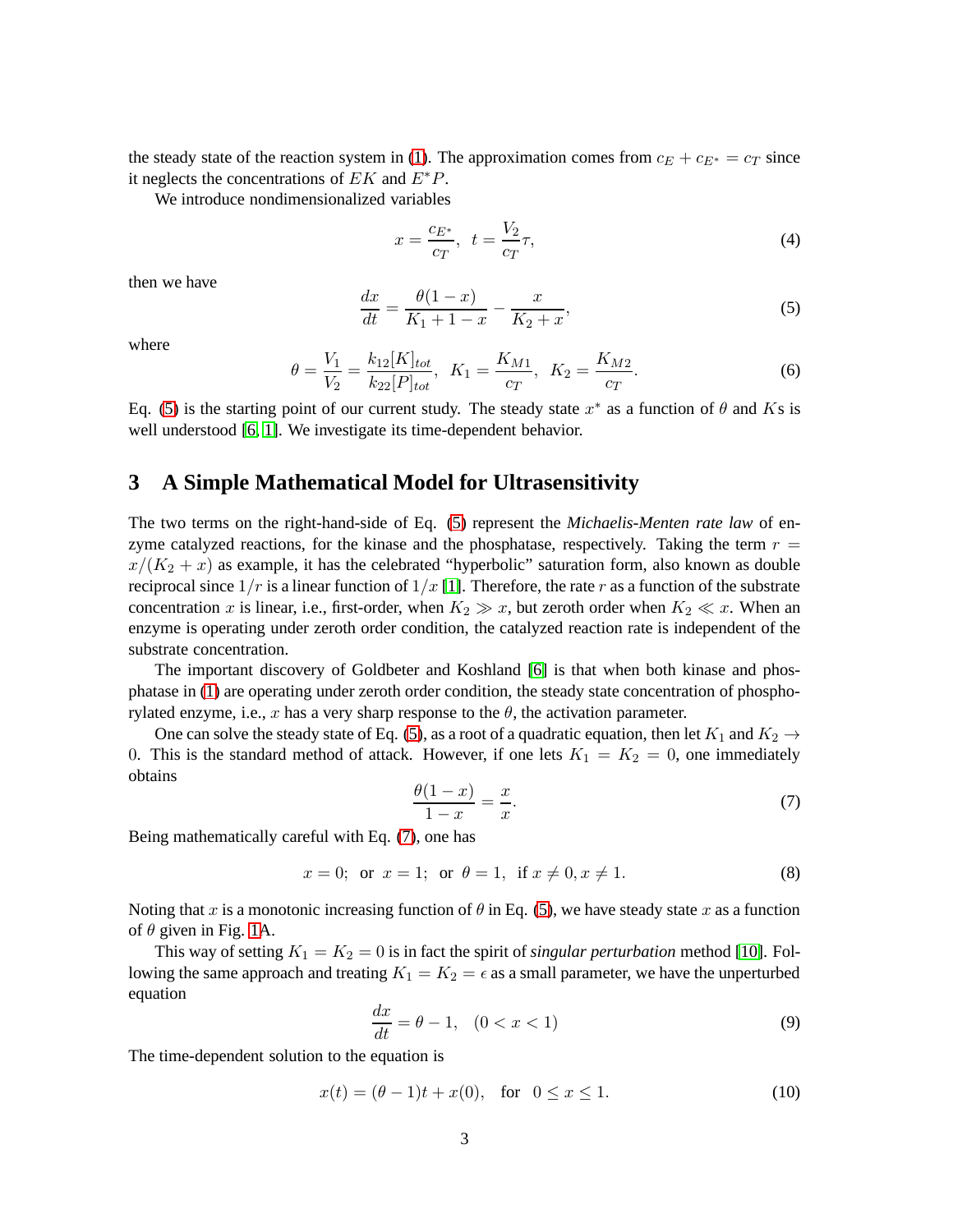

<span id="page-3-0"></span>Figure 1: The simple zeroth-order, ultrasensitivity transition in a nutshell: x represents in the fraction of enzyme being phosphorylated; and  $\theta$  is the ratio of the activities of the kinase and the phosphatase. (A) The activation curve, steady state x as a function of  $\theta$ , shows a sharp transition. (B) The time-dependent  $x(t)$  is a linear function of time t, not exponential as usually expected from first-order chemical kinetics. It reaches steady state in finite time  $t_{\infty}$ . (C) The time to reach the steady state,  $t_{\infty}$ , exhibit a critical slowdown near the midpoint of the transition, when  $\theta = 1$ . (D) summarizes the key mathematical results associated with Eq. [9.](#page-2-2)

This is shown in Fig. [1B](#page-3-0). The most interesting insight from this simple solution is that the time reaching the steady state,  $t_{\infty}$ , is finite when  $\theta \neq 1$ . Furthermore, the time

<span id="page-3-1"></span>
$$
t_{\infty} = \begin{cases} \frac{x(0)}{1-\theta} & \theta < 1, \\ \frac{1-x(0)}{\theta-1} & \theta > 1. \end{cases}
$$
 (11)

This is shown in Fig. [1C](#page-3-0).

The  $\theta = 1$  is known as the mid-point of transition from unphosphorylated E to the phosphorylated  $E^*$ . It is the "critical point" of the transition. A shape transition like in Fig. [1A](#page-3-0) is usually identified as cooperative phase transition in condensed matter physics. The result on the time in Eq. [\(11\)](#page-3-1) and Fig. [1C](#page-3-0) further collaborate this analogue: One of the characteristics of phase transition is the "critical slowdown" in its dynamics [\[17\]](#page-7-9). In the theory of phase transition, critical slowdown and shape transition are also intimately related to large fluctuations [\[17\]](#page-7-9). This last aspect of PdPC has been discussed in [\[13,](#page-7-8) [15\]](#page-7-7).

The easiness and transparency of Eq. [\(9\)](#page-2-2) makes it very attractive as a simple model for ul-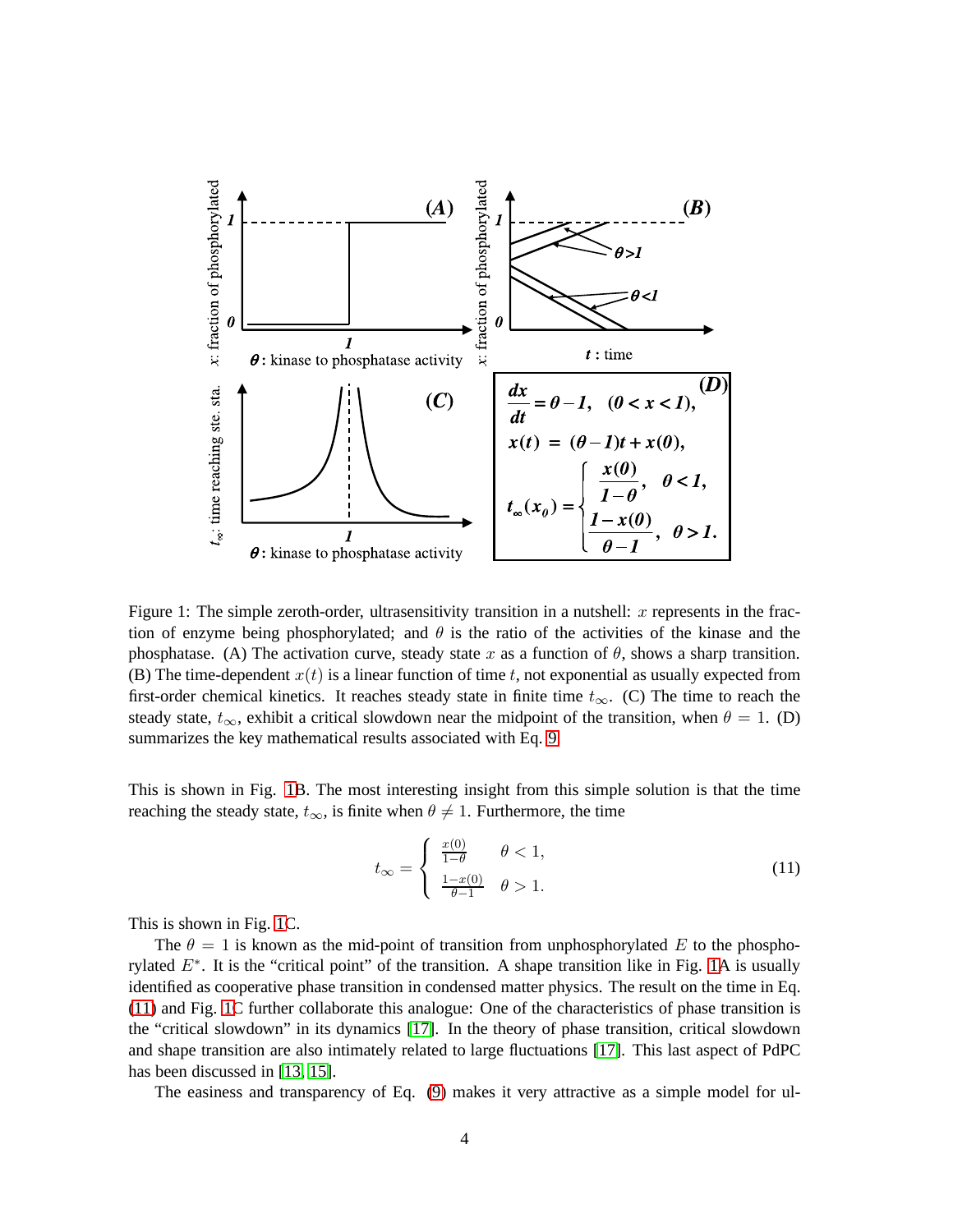trasensitivity. The remaining of the paper is to provide a more rigorous justification of the results obtained from Eq. [\(9\)](#page-2-2), summarized in Fig. [1D](#page-3-0), in terms of a perturbation expansion approach. More specifically, we shall try to provide perturbation corrections to the results in Figs. [1B](#page-3-0) and [1C](#page-3-0).

# **4 Exact Solution to PdPC Kinetics Eq. [\(5\)](#page-2-0)**

To justify the above very simple model for ultrasensitivity, one can in fact solve exactly the nonlinear differential equation in [\(5\)](#page-2-0). For simplicity, we shall assume  $K_1 = K_2 = K$ . The Eq. (5) can be re-written as

<span id="page-4-0"></span>
$$
\frac{dx}{dt} = \frac{(1 - \theta)x^2 + (\theta - \theta K - K - 1)x + \theta K}{(K + 1 - x)(K + x)},
$$
\n(12)

the numerator of whose right-hand-side has two roots  $x_1$  and  $x_2$ :

$$
x_{1,2} = \frac{-\theta + \theta K + K + 1 \pm \sqrt{(1 + 2K)(\theta - 1)^2 + K^2(\theta + 1)^2}}{2(1 - \theta)}.
$$
 (13)

One of the  $x_1$  and  $x_2$  is  $\in [0, 1]$ , and it is the steady state of the Eq. [\(5\)](#page-2-0). Let us denote it by  $x^*$ , then the other one is  $x' = \theta K/[x^*(1-\theta)]$ . If  $0 \le \theta \le 1$ ,  $x_2 \in [0,1]$ , and it is the steady state of the Eq. [\(5\)](#page-2-0). We also see that  $K \to 0, x_2 \to 0$ . If  $\theta \geq 1, x_1 \in [0, 1]$ , and we have  $K \to 0, x_1 \to 1$ .

Applying separation of variables and the method of partial fraction to Eq. [\(12\)](#page-4-0), we have the solution to the Eq. [\(5\)](#page-2-0)

<span id="page-4-1"></span>
$$
t = \frac{1}{1-\theta} \left\{ x(0) - x(t) + \frac{K}{1-\theta} \ln \left[ \left( \frac{x(t) - x^*}{x(0) - x^*} \right)^A \left( \frac{x(t) - x'}{x(0) - x'} \right)^B \right] \right\}.
$$
 (14)

in which,

$$
A = \frac{1 + K - \theta K - (1 + \theta)x^{*}}{x^{*} - x'},
$$

$$
B = -\frac{1 + K - \theta K - (1 + \theta)x'}{x^{*} - x'}.
$$

From Eq. [\(14\)](#page-4-1), it is immediately clear that if  $K = 0$ , then  $x = (\theta - 1)t + x(0)$ . This is the result in Eq. [\(10\)](#page-2-3). Furthermore, we can compute the "time to steady state". If  $K \to 0$ ,  $t \to (x_0 - x(t))/(1 - \theta)$ . Hence for  $x(t_{\infty}) = 0$ ,  $t_{\infty} = \frac{x(0)}{1 - \theta}$  $\frac{x(0)}{1-\theta}$ , and for  $x(t_{\infty}) = 1$ ,  $t_{\infty} = \frac{x(0)-1}{1-\theta}$  $\frac{(0)-1}{1-\theta}$ . These are the results in Eq.  $(11)$ .

For  $K \neq 0$ , mathematically exponential decay takes infinite time to actually reach the steady state. To give a measure of the time, however, we consider the time from  $x(0) = x^* + 0.01$  to  $x(t_{\infty}) = x^* + 0.001$ , for  $0 \le \theta < 1$ . Similarly, for  $\theta > 1$ , we consider the time from  $x(0) =$  $x^* - 0.01$  to  $x(t_{\infty}) = x^* - 0.001$ .

Fig. [2](#page-5-0) shows the  $t_{\infty}$  as a function of  $\theta$ , with various K values. It is shown that with sufficiently small K, the result in Eq. [\(11\)](#page-3-1) is indeed valid; There is a critical slowdown at the  $\theta = 1$  for zeroth order ultrasensitivity with small K.

We can also consider the time-dependent solution given in Eq.  $(14)$ ,  $x(t)$ . Fig. [1B](#page-3-0) shows simple linear functions of time, each of which reaches steady state in finite time. To better understand this observation, Fig. [3](#page-6-3) shows that the  $x(t)$  asymptotically approaches to Eq. [\(10\)](#page-2-3) with diminishing K.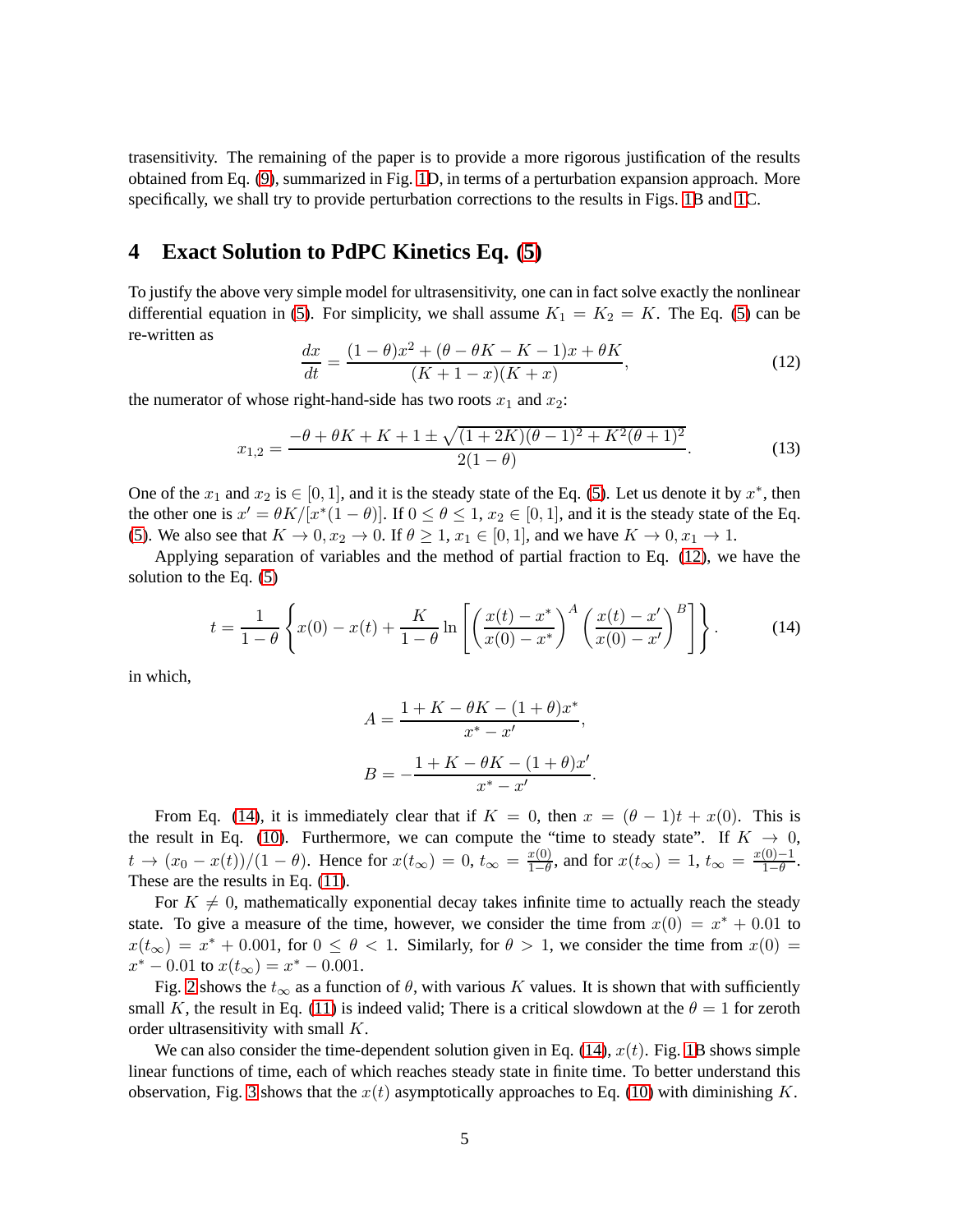

<span id="page-5-0"></span>Figure 2: Time to reach steady state  $(x^*)$ , defined as from initial value  $x(0) = x^* \pm 0.01$  to  $x(t_{\infty}) =$  $x^* \pm 0.001$ .  $\pm$  corresponds to  $\theta < 1$  and  $> 1$ , respectively. The values for K are 10 (open circles), 1 (open squares), 0.1 (filled circles), 0.01 (filled triangle), and 0.001 (filled square). The solid line is from Eq. [\(11\)](#page-3-1).

# **5 Discussion**

In developing a mathematical model for a scientific problem, one should always follow Occam's Razor which states, in Albert Einstein's words "as simple as possible, but not simpler." The present paper contains two results: First, it proposes an extremely simple equation for the zeroth-order PdPC, and provides a mathematical proof that the simple model captures all the essential features of the well-accepted, but more complex model. Second, we analyzed the time-dependent behavior of zeroth-order ultrasensitivity and demonstrated a critical slowdown at the transition point; Thus it is a critical phenomenon.

Critical phenomena are the emergent properties of cooperative processes [\[3,](#page-6-2) [11,](#page-7-13) [17\]](#page-7-9). Calling the zeroth-order ultrasensitivity a critical phenomenon, thus, begs an answer to the question "what is the cooperativity in ultrasensitivity"? Answer to this deeper question is outside the scope of the present paper; we refer the readers to two recent papers on the so-called *temporal cooperativity* [\[15,](#page-7-7) [5\]](#page-6-4). As a matter of fact, a nonequilibrium critical phenomenon in a driven system emerging from a cooperativity in *time* seems to be a novel concept offered by the present mathematical model of the biological system.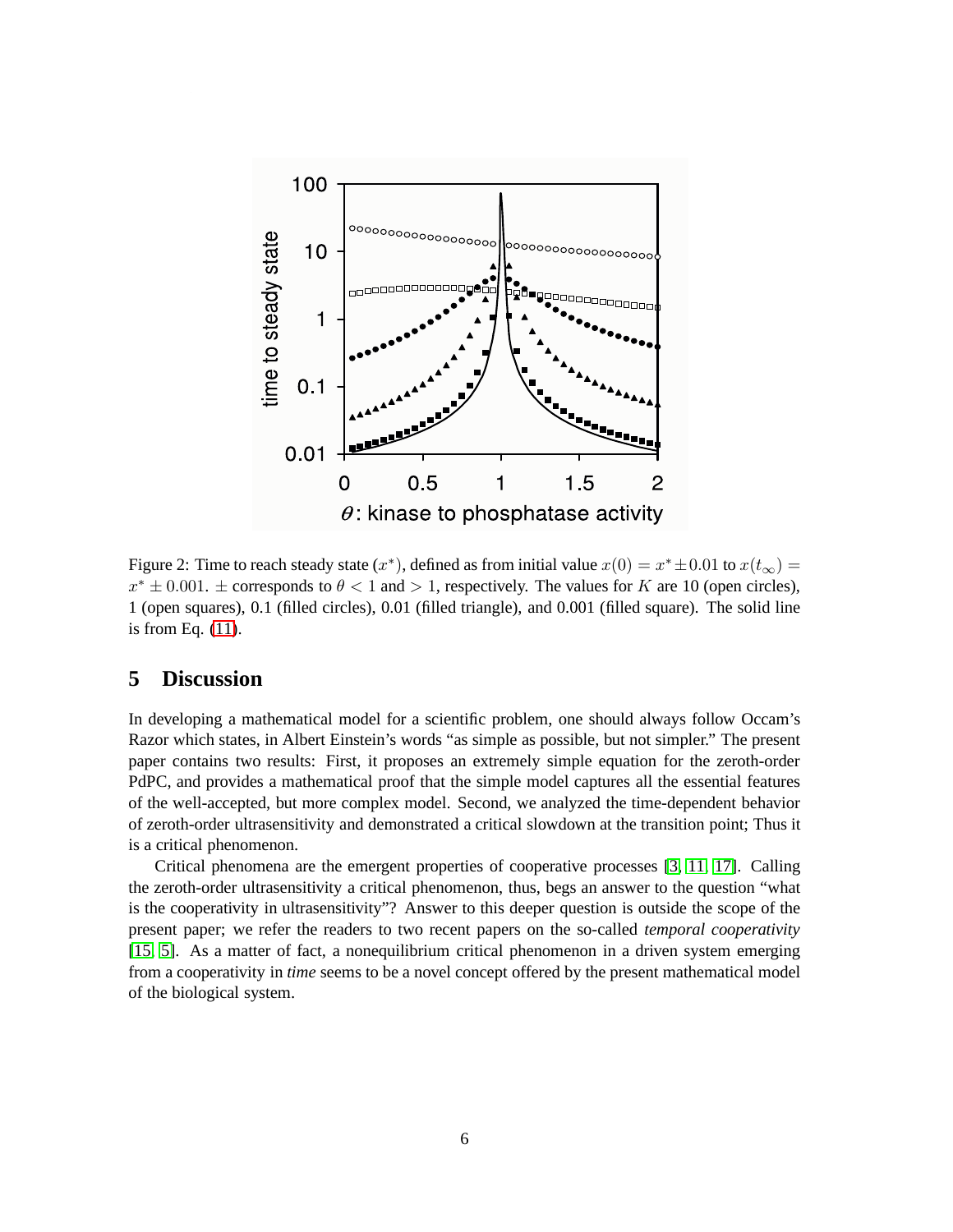

<span id="page-6-3"></span>Figure 3: Time dependence of PdPC kinetics.  $x$  represents the fraction of substrate enzyme being phosphorylated ( $c_{E^*}/c_T$ ). All curves have initial value  $x(0) = 0.6$  and  $\theta = 0.7$ . Different curves correspond to different K values: solid lines from top to bottom correspond to  $K = 1, 0.1, 0.05$ , and 0.01, respectively. The dashed line is from Eq. [\(10\)](#page-2-3). With diminishing  $K$ , the curves asymptotically approaches to the dashed line.

# **6 Acknowledgement**

We thank Professors Chao Tang, Zhi-Xin Wang and Jianhua Xing for interesting discussions. The first author is a receipant of a scholarship from the China Scholarship Council.

# <span id="page-6-1"></span>**References**

- [1] Beard, D.A. and Qian, H. (2008) *Chemical Biophysics: Quantitative Analysis of Cellular Systems.* Cambridge Texts Biomed. Engr., Cambridge Univ. Press, London.
- [2] Berg, O.G., Paulsson, J. and Ehrenberg, M. (2000) Fluctuations and quality of control in biological cells: Zero-order ultrasensitivity reinvestigated. *Biophys. J.* **79**, 1228–1236.
- <span id="page-6-2"></span>[3] Domb, C. (1996) *The Critical Point: A Historical Introduction to the Modern Theory of Critical Phenomena.* Taylor & Francis, London.
- <span id="page-6-4"></span><span id="page-6-0"></span>[4] Fischer, E.H. and Krebs, E.G. (1955) Conversion of phosphorylase b to phosphorylase a in muscle extracts. *J. Biol. Chem.* **216**, 121-133.
- [5] (doi:10.1063/1.2948965) Ge H. and Qian M. (2008) Sensitivity amplification in the phosphorylation-dephosphorylation cycle: Nonequilibrium steady states, chemical master equation, and temporal cooperativity. *J. Chem. Phys.* **129**, 015104.